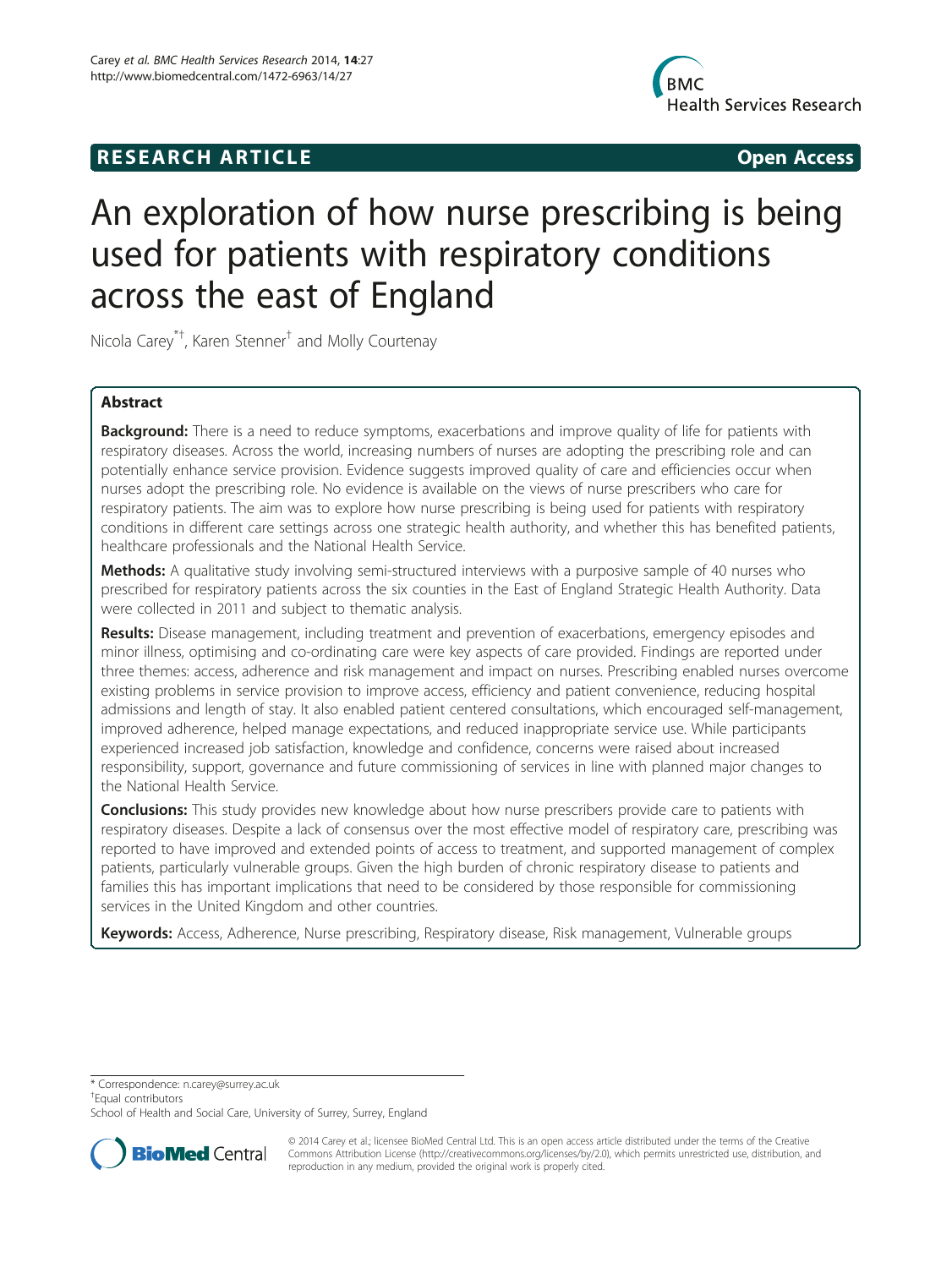#### Background

Chronic disease (CD), the main reason why people seek healthcare in the developed world [\[1-3](#page-10-0)], encompasses a set of progressive and long-term medical conditions including respiratory diseases such as asthma and chronic obstructive pulmonary disease (COPD) [\[2,4,5\]](#page-10-0). Around 300 million individuals are affected by asthma [\[6\]](#page-10-0) and 10% of adults aged over 40 years have COPD across the world [[7,8](#page-11-0)]. Asthma and COPD are both treatable conditions, the aim of which, whatever the severity, is to minimize and manage symptoms (GINA 2011, GOLD 2010). Despite this, many patients experience high levels of symptoms, poor quality of life, and exacerbations that are a common cause of emergency hospital admissions [\[9-11](#page-11-0)].

Each year in the United Kingdom (UK), £286 million is spent on 110,000 admissions for COPD [\[10,12](#page-11-0)], and £61 million on 80,000 admissions for acute asthma attacks [[11](#page-11-0)]. In addition to hospital admissions, there are a number of other significant direct costs (e.g. medication and ongoing management), and indirect costs (e.g. time lost from work or school or premature death) associated with the management of these diseases (GINA 2011, GOLD 2010).

Traditional healthcare systems, largely built around an acute, episodic model of care, are ill-equipped to meet the requirements of those with conditions such as asthma and COPD [\[5](#page-10-0)[,13,14](#page-11-0)]. Many countries are responding to the global problem of changing demands on healthcare by seeking to improve primary care services in order to reduce hospital admissions for people with long term conditions (LTC) [\[13,15](#page-11-0)]. In order to meet this changing requirement the contribution of non-medical health professionals, particularly nurses, has increased in recent years [[15,16](#page-11-0)]. It is recognized that nurses have lead roles to play in the delivery of services to patients with chronic respiratory diseases (CRD) such as asthma and COPD [[17](#page-11-0)], and when nurses incorporate advanced roles in to their practice quality of care, access to services, and patient satisfaction improve [\[18-20](#page-11-0)].

Multidisciplinary working, that integrates clinicians from primary and acute care services, is considered important in ensuring the provision of a comprehensive respiratory service [[9](#page-11-0),[21](#page-11-0)]. However, there is a lack of consensus in the evidence as to the best strategy for providing care [\[17,22,23\]](#page-11-0). A qualitative study in the UK, found that planning of respiratory care services was inconsistent, dependent upon local decision making by organisations, and focused on a small number of high risk people with complex needs [\[9,22](#page-11-0)].

In the UK, the pyramid of care for LTCs has been used to differentiate risk levels of patients so that patients at high risk of hospital admission can be targeted for case management [\[24\]](#page-11-0). This has coincided with the introduction of new roles, such as community matron (CM) and case managers. Although these roles have a specific remit to reduce hospital admissions [[25,26](#page-11-0)], evidence of success is lacking [\[14,23,27\]](#page-11-0). At the same time, as part of policy to improve access to healthcare there has been an evolution of nurse-led immediate-access services (such as walk-in centres (WIC), minor illness clinics and out-of hours services (OOH)) [\[28\]](#page-11-0). Consequently, a broad range of nurses in both primary and secondary care, including specialist nurses, practice nurses and nurse practitioners, now encounter patients with acute and on-going respiratory conditions [\[21,22](#page-11-0)].

Expanding nurses' roles to include prescribing, is a key component of the UK governments' National Health Service (NHS) modernization agenda [\[29](#page-11-0)-[32\]](#page-11-0). In contrast to other countries, e.g. the United States, Australia and Canada, in the UK nurse prescribing is not restricted to advanced nurse practitioners [\[33-35](#page-11-0)]. Evidence suggests that the majority of the 26,000 Nurse Independent Prescribers (NIP), who have virtually the same prescribing rights as doctors [\[36\]](#page-11-0), are based in primary care, with an increasing number taking on the role in secondary care [\[37,38](#page-11-0)] (see below overview of nonmedical prescribing (NMP) in the UK).

#### An overview of non-medical prescribing in the UK Non-medical Prescribing (NMP)

A generic term used to describe healthcare professionals e.g. nurses, pharmacists and allied health professionals (radiographers, podiatrists, and physiotherapists) and optometrists who have the legal capacity to prescribe medicines using independent or supplementary prescribing once they have undergone a formal programme of preparation.

Nurse Independent Supplementary Prescribers: first level registered nurses who complete an educational programme (27 taught days and 12 days in practice) are awarded dual qualification.

a) Nurse independent prescribing (NIP)

May assess, diagnose and prescribe independently any licensed or unlicensed drug, except some controlled drugs for treatment of addiction within area of competence [\[29,31,39,40](#page-11-0)]

- b) Nurse supplementary prescribing (NSP)
- Form of dependent prescribing. Initial diagnosis made by doctors, clinical management plan (agreed by Dr, patient and NSP) details medicines that can be prescribed within area of competence [[30](#page-11-0),[32](#page-11-0)]

#### Other healthcare professionals

• Pharmacists, Physiotherapists and Podiatrists, can train as independent and supplementary prescribers [[30](#page-11-0),[32](#page-11-0)]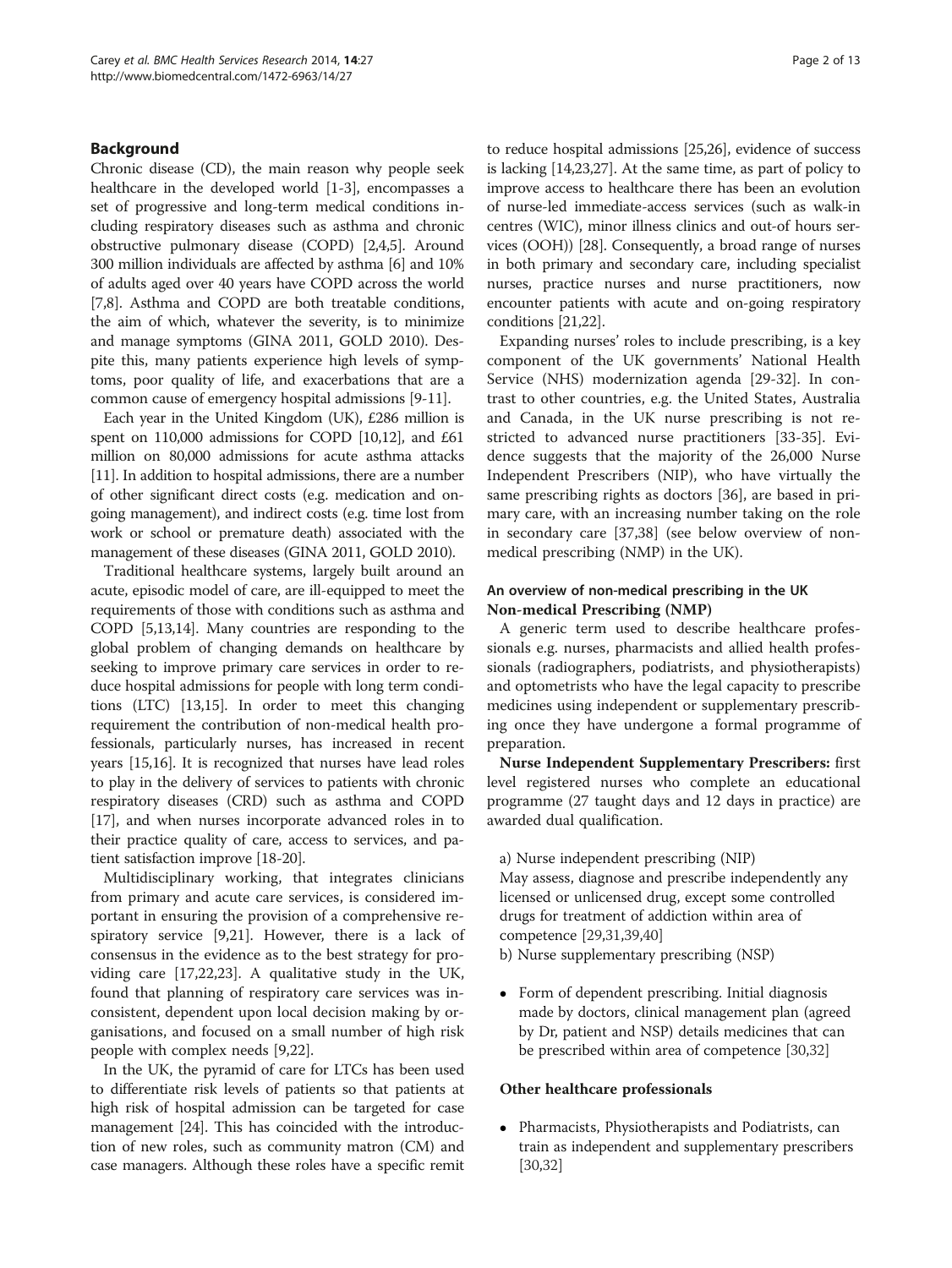Optometrists, and allied health professionals (i.e. radiographers) able to train as supplementary prescribers [[30](#page-11-0)]

Findings from two recent UK surveys designed to explore the therapy areas in which nurses prescribe, indicate that around 35% contribute to the care of patients with respiratory conditions [[38,41](#page-11-0)]. Additional evidence from the United States suggests Advanced Nurse Practitioners practicing in respiratory care frequently prescribe medicines for the management of acute and chronic respiratory conditions [\[42\]](#page-11-0), however international evidence exploring the prescribing practices of nurses who care for patients with respiratory conditions is lacking [[33,35\]](#page-11-0).

Although not specific to patients with respiratory conditions, research in other CD areas, such as diabetes, suggests that a number of benefits arise when nurses adopt the prescribing role. Patients report that they like the continuity of care, comprehensive information and holistic care that they receive [\[43,44](#page-11-0)], whereas nurses report improved access to medicines and cost savings achieved through improved efficiency [\[45,46\]](#page-11-0). A recent audit of 2,500 episodes of prescribing across 15 NHS trusts in the north west of England reported that nurse prescribing (NP) averted substantial numbers of general practice (GP) and consultant appointments, reduced episodes of unscheduled care, reduced length of hospital stay, prevented readmissions and identified numerous cases of inappropriate prescribing [[47\]](#page-11-0).

Although nurses in general are positive about the adoption of the role as prescriber [[37](#page-11-0)] there are on-going concerns surrounding inconsistent levels of support and governance structures [\[48,49](#page-11-0)]. Barriers to nurse prescribing have been reported including restrictions of local arrangements, such as inability to computer generate prescriptions, and organisational and policy restrictions [[38,49\]](#page-11-0).

No evidence is currently available on the views of nurses who care for respiratory patients on the adoption of prescribing in their practice or service provision. This is important given the number of patients with CRD who experience high levels of symptoms, poor quality of life, and exacerbations and the high number of nurses working in a variety of roles who prescribe medicines in this area of practice.

#### Aim

The aim of the study was to explore how nurse prescribing is used for patients with respiratory conditions in different care settings across one strategic health authority (SHA). The main objective was to explore if and how local developments in nurse prescribing have benefited patients, healthcare professionals and the NHS.

At the time of the study, the NHS in England was divided in to 10 areas and managed by SHAs. Each SHA had the responsibility to manage healthcare organisations (including primary care trusts, acute trusts, mental health trusts and GPs) across a large geographical area.

## Methods

#### Design and Setting

In this paper we report on a set of interview data that formed the third and final stage of a study that explored how non-medical prescribing (NMP) (see overview of NMP in UK) is used across the East of England (EOE) SHA. In stage 3, a qualitative approach, using semistructured telephone interviews, was used to explore the views of nurses who cared for patients with respiratory conditions. Findings from phase 1 of this study, NMP leads views on their role and the implementation of NMP from a multi-organisational perspective, and phase 2, a survey of NMPs across the EOE SHA have previously been reported [\[38,48](#page-11-0)].

#### Participants

Participants were purposively selected from 138 respondents in the aforementioned questionnaire [\[38\]](#page-11-0) who reported that they prescribed for patients with respiratory conditions, and indicated that they would be interested in taking part in further research. An information sheet and invitation email, with a reminder two weeks later, was sent to all eligible participants (all nurses) who provided contact details. Those interested (32%) contacted the researcher to arrange an interview. A total of 40 interviews with nurse prescribers were conducted, four additional interviews were planned but not undertaken as staff were unavailable during dates arranged for interviews. Consent was obtained before each interview and procedures to protect confidentiality i.e. removing identifiable information from the transcripts explained.

#### Data collection

Semi-structured telephone interviews were conducted and audio recorded by two experienced qualitative researchers (NC, KS). The interview schedule was informed by the literature [[33,37,48\]](#page-11-0) and findings from phase 2, a survey of NMPs across the EOE SHA [[38](#page-11-0)]. The interview schedule covered background information about nurse prescribers' role and practice setting, scope of practice, general views and experience of prescribing for patients with respiratory conditions, difficulties arising from prescribing, support and supervision. Interviews, lasting 40-60 minutes, were held at mutually convenient times. Data collection took place from September to November 2011.

#### Data analysis and rigor

A thematic analysis, a recognised method used to identify, analyse and report themes and patterns within interview data was conducted [[50\]](#page-11-0). Atlas Ti, a qualitative data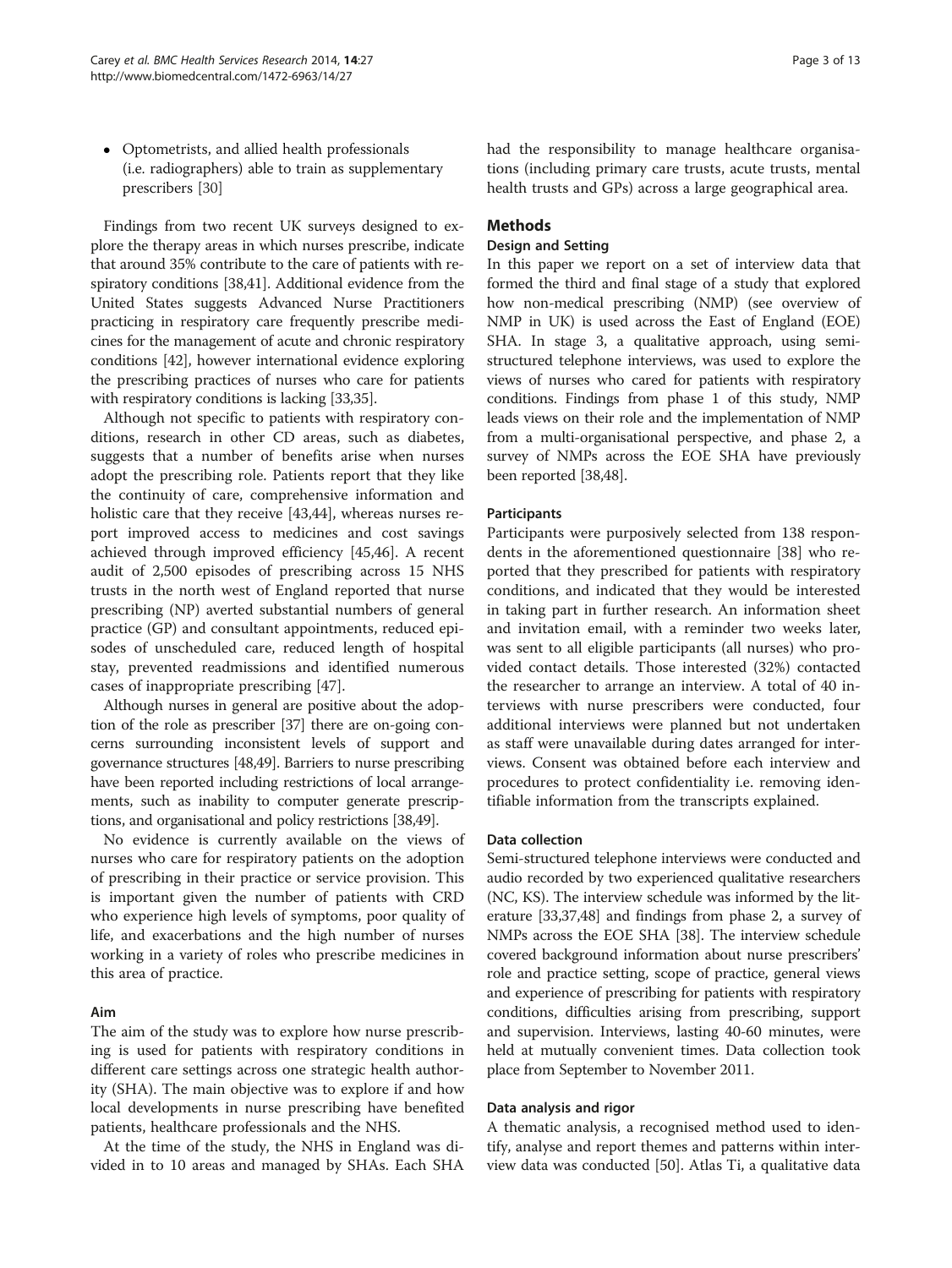analysis software package, was used to aid initial coding and identification of themes. This was followed by further discussion and interpretation between two researchers (NC & KS) to identify areas of data convergence and overall interpretation of the themes. Saturation of the data was achieved. Once themes were developed the data was analysed by job title to identify any differences. Member validation occurred in that an overview of the findings was emailed to all participants in March 2013, who agreed and acknowledged a high level of relevance in the reported findings.

# Ethical consideration

Ethical approval for the study was provided by the University of Surrey. The study was deemed a service evaluation by Cambridgeshire Research Ethics Committee.

# Results

#### Demographic details

Participants  $(n = 40)$  were from all six counties in the EOE, and worked across a wide range of practice settings (i.e. GP, hospital in and out patients, community, WICs, OOHs and the prison setting), with  $75.5\%$  (n = 31) based in primary care, and  $32.5\%$  (n = 13) working as GP nurses (see Table [1\)](#page-4-0). There was considerable variation (range 4- 100%) in the amount of time participants spent with respiratory patients. Respiratory nurse specialists had a dedicated role whereas it constituted only a small part of the role of others who worked in WICs and or provided minor illness services in GP.

There was similar variation in the frequency of prescribing (range 2 to 50 times per week), which, in line with the number of presentations of upper respiratory tract infections and chest infections, tended to rise in the winter months. Ninety five per cent  $(n = 38)$  used NIP to prescribe a range of medicines e.g. bronchodilators, mucolytics and steroids, anti-puritics, analgesia, and antibiotics, inhaler devices, and nebulisers: a few participants were also involved in providing oxygen therapy.

Participants described how managing CRD, including the treatment and prevention of exacerbations, emergency episodes of respiratory care (no previous diagnosis of CRD), minor illness and optimising and co-ordinating care were key aspects of care provided (see overview of respiratory care provided by NMPs).

# Respiratory care provided by non-medical prescribers Type of care episode

- Treating exacerbations [previous diagnosis of CRD]  $(n = 35)$
- Preventing exacerbations of CRD  $(n = 34)$
- Minor respiratory illness  $(n = 21)$
- Routine monitoring  $(n = 17)$ <br>• Optimise care within speciali
- Optimise care within specialist respiratory service  $(n = 8)$
- Unscheduled episodes of respiratory care [no previous diagnosis of LTC]  $(n = 5)$
- Co-ordinate care  $(n = 5)$

# Diagnosis & scope of practice

- Diagnose exacerbations of CRD  $(n = 33)$
- Treat pre-diagnosed respiratory condition  $(n = 19)$ <br>• Initial diagnosis of respiratory condition  $(n = 12)$
- Initial diagnosis of respiratory condition  $(n = 12)$
- Diagnose acute respiratory condition [no previous diagnosis of CRD $(n = 8)$

#### Patient management

- Advice re self-management and education (n = 37)<br>• Initiate respiratory medicines (n = 33)
- Initiate respiratory medicines (n = 33)<br>• Repeat prescribing (n = 20)
- Repeat prescribing  $(n = 20)$ <br>• Prescribe for co-morbidities
- Prescribe for co-morbidities  $(n = 17)$
- Make recommendation(via patient notes, telephone, letter or email for medicine(s) to be prescribed)  $(n = 14)$

(CRD = chronic respiratory diseases i.e. asthma or chronic obstructive pulmonary disease)

#### Themes

Three themes 1) access, 2) adherence and risk management and 3) impact on nurses, explore the challenges faced, and impact when prescribing for patients with respiratory conditions.

Quotations are used to illustrate themes. To protect anonymity of participants, references to names or places have been removed from these quotations. Names have been replaced by an 'x' where appropriate. Job titles have been abbreviated to  $NC =$  nurse consultant,  $CRNS =$ community respiratory nurse specialist, RNS = respiratory nurse specialist, CM = community matron/case manager, NPr = Nurse practitioner, ENP = emergency nurse practitioner.

#### Access

By prescribing, participants reported that they were able to improve access to medicines, convenience for patients and enhance service efficiency. They were able to overcome problems with existing services in relation to a) frail and housebound patients, b) gaps in routine care, and c) access to treatment in hospital. Rapid detection and treatment of acute episodes or exacerbations of respiratory conditions was a care priority for all participants and was one of the most significant areas to which prescribing contributed (see above overview of respiratory care provided by NMPs).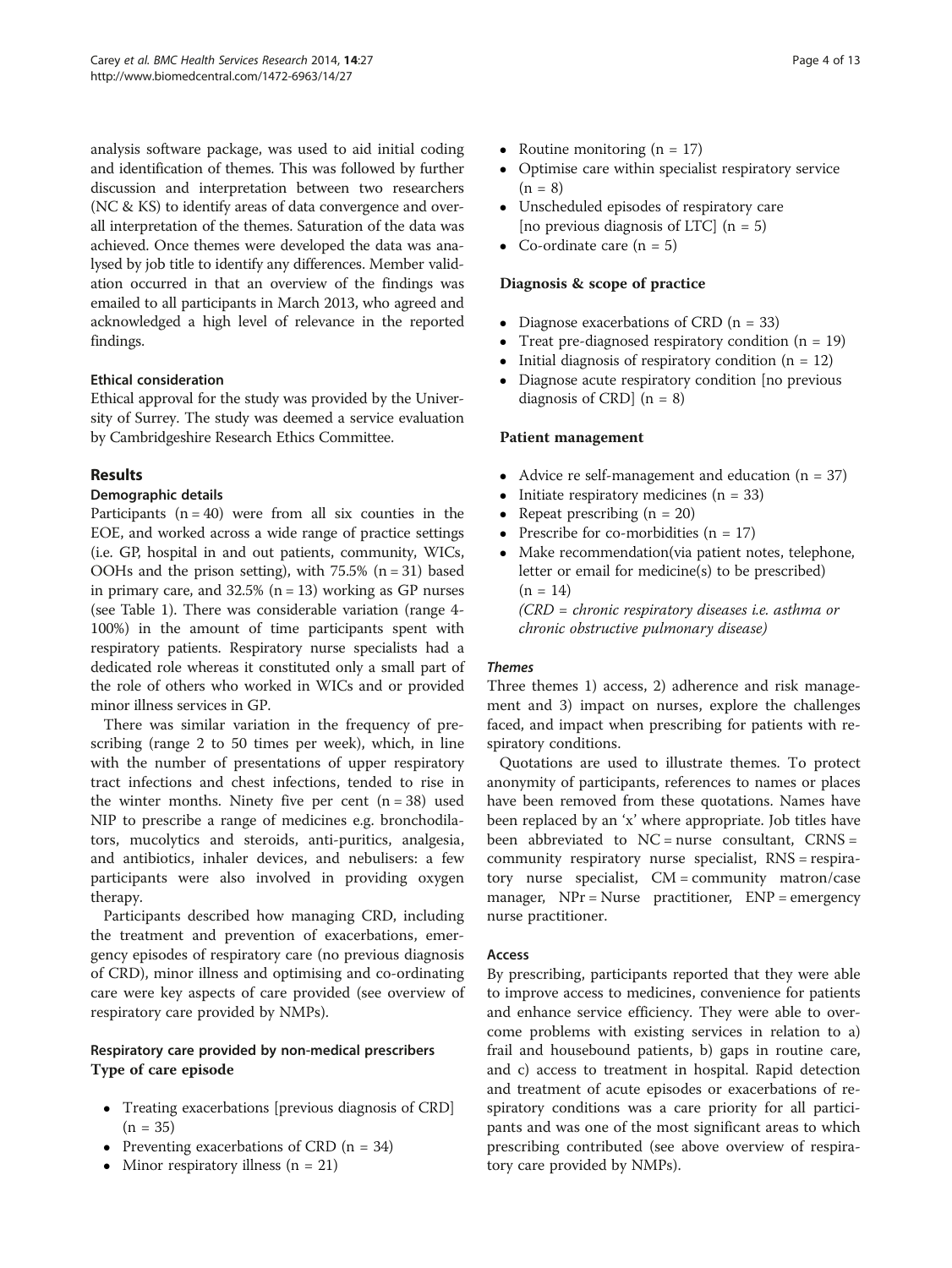# <span id="page-4-0"></span>Table 1 Participant Information

| $n = 40$                                                                                       | $n =$ number of participants | % of total sample |
|------------------------------------------------------------------------------------------------|------------------------------|-------------------|
| <b>Job Title</b>                                                                               |                              |                   |
| General practice based nurses (nurse practitioner, practice nurse, practice nurse lead)        | 13                           | 32.5              |
| <b>Community matrons</b> (Long term condition case manager)                                    | 7                            | 17.5              |
| Paediatric nurses (nurse specialist, nurse practitioner, community children's nurse)           | 6                            | 15.0              |
| Secondary care nurses (emergency nurse practitioner, critical care outreach, nurse consultant) | 4                            | 10.0              |
| Hospital or mixed base respiratory nurse specialists                                           | 4                            | 10.0              |
| Community based respiratory nurses (lead nurses, specialist nurse, nurse consultant)           | 3                            | 7.5               |
| Other non-hospital based nurse practitioners (out of hours, walk in centre, prison)            | 3                            | 7.5               |
| <b>Geographical location</b>                                                                   |                              |                   |
| Cambridgeshire                                                                                 | 11                           | 27.5              |
| Essex                                                                                          | 10                           | 25                |
| Suffolk                                                                                        | 10                           | 25                |
| Bedfordshire                                                                                   | 4                            | 10                |
| Norfolk                                                                                        | 4                            | 10                |
| Hertfordshire                                                                                  | 1                            | 2.5               |
| Employer                                                                                       |                              |                   |
| Primary care trust (including community trust, community mental health & provider services)    | 16                           | 40.0              |
| General practice                                                                               | 12                           | 30.0              |
| Acute                                                                                          | 9                            | 22.5              |
| Other: walk in centre, out of hours, social enterprise                                         | 3                            | 7.5               |
| Setting                                                                                        |                              |                   |
| Primary care: community, walk in centre, out of hours, prison                                  | 15                           | 37.5              |
| Primary care: general practice                                                                 | 12                           | 30.0              |
| Secondary care                                                                                 | 9                            | 22.5              |
| Primary & secondary care                                                                       | 4                            | 10.0              |
| Age range                                                                                      |                              |                   |
| 25-35 yrs                                                                                      | $\overline{2}$               | 5.0               |
| 36-45 yrs                                                                                      | 7                            | 17.5              |
| 46-54 yrs                                                                                      | 21                           | 52.5              |
| 55-64 yrs                                                                                      | 4                            | 10.0              |
| Years qualified as a prescriber                                                                |                              |                   |
| 1-2 years                                                                                      | 3                            | 7.5               |
| 3-5 years                                                                                      | 16                           | 40.0              |
| $> 5$ years                                                                                    | 20                           | 50.0              |
| Use of prescribing qualification                                                               |                              |                   |
| Independent prescribing                                                                        | 37                           | 92.5              |
| Supplementary prescribing                                                                      | 1                            | 2.5               |
| Independent & supplementary prescribing                                                        | 1                            | 2.5               |
| Not prescribing                                                                                | 1                            | 2.5               |
| Specialist respiratory training                                                                |                              |                   |
| Yes (diploma, degree and/or masters level module, study days, other accredited learning)       | 34                           | 85.0              |
| No                                                                                             | 6                            | 15.0              |
| Time spent on respiratory patients                                                             |                              |                   |
| Range 4-100%, Mean = 51%, Mode = 100%                                                          |                              |                   |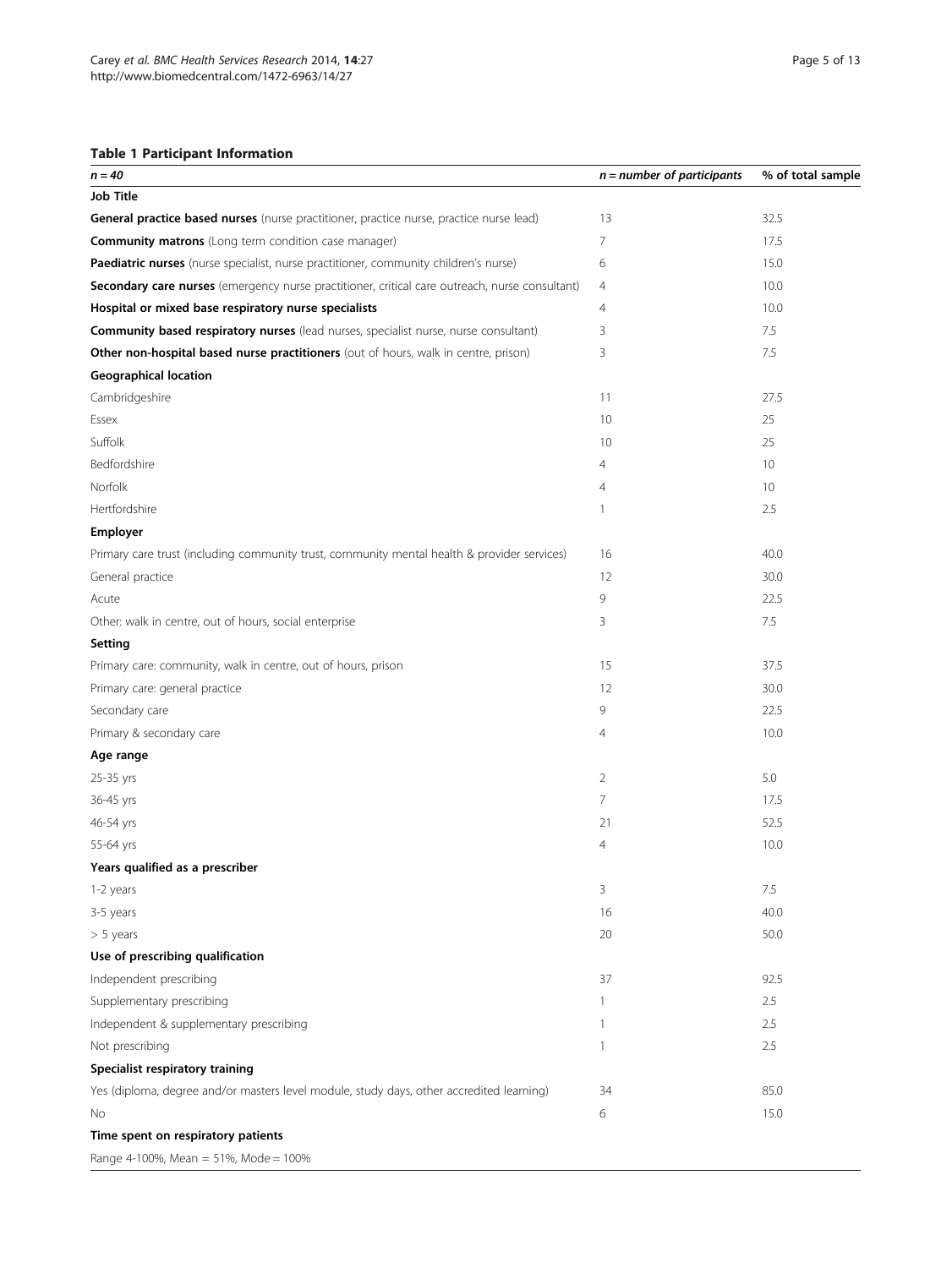#### Frail and housebound patients

Many patients had multiple co-morbidities with complex health, particularly mental health, and social care needs. For these reasons, home visits were predominantly used by CMs and CRNS to provide care, alongside nurse-led community clinics. Being able to prescribe in the community was reported to increase access to medicines, sometimes by days. This was said to contribute to faster recovery and reduction in hospital admissions.

"the biggest thing for patients is the delay in getting prescriptions, especially when they're acutely unwell. People that are not prescribers have to come back at the end of the day, write a letter on a computer, fax it over to the GP, check that they've got that fax, the GP needs to read and agree with it and then a prescription gets generated. Sometimes it takes up to 2 days, whereas if I've gone to see them I can prescribe it there and then." [p30, NC]

In order to maximise efficiency, preventative prescribing was often used for patients at risk of developing acute exacerbations. This meant that some participants in GP and the community issued advanced prescriptions for antibiotics and/or steroids which, in the event of an infection, could be used under the advice of the nurse. Importantly, the immediacy of access to treatment reduced anxiety and panic symptoms as patients were more confident that treatment was in hand.

"They can get the drug when they want it. Thinking of exacerbations, this time of year, the patient's main fear is that they can't get a GP's appointment quickly enough when they're feeling unwell. Even if the GP is happy to issue antibiotics and steroids because you're a known COPD, it can sometimes take 24-48 hours for that to be delivered to them, and then they're starting to get into 'panic mode' and their breathing gets worse." [p29, CRNS]

Gaining agreement to prescribe for patients attached to different GPs, remote access to patient records, and electronic prescribing facilities were key challenges facing nurses who wished to prescribe for patients in the community. While improvements were underway, nurses who prescribed for patients in their home were unable to electronically prescribe and few had access to electronic patient records. Incomplete referral information meant nurses had to take a more detailed history, and or contact the GP, all of which was time consuming.

"What we get on the referral is what we know. I think we've had three more practices now go on to the same system we're on and the GPs are finally coming

round to understanding that sharing their notes is a benefit to all of us. So it is improving. I've now got two [GP practices] on my caseload where I can see their notes as well." [p28, NC]

#### Gaps in routine care

Poor attendance for routine care was reported to be common for patients with CRD. By prescribing, nurses extended the settings in which patients could access a complete package of care and was fundamental to providing routine care for those who would not normally access it.

"If they said that we could no longer prescribe, that would have a huge impact, especially on our client group. And I would question that people probably wouldn't use our services if that they knew that we couldn't prescribe." [p19, NPr]

Prescribing also enabled adaptations to services. In place of disease specific clinics, for example, some participants offered a single 'one-stop-shop' review appointment for patients with multiple LTCs. NP was felt to improve the overall experience as it reduced waiting times and travel costs by eliminating the need for patients to return to the practice setting to collect a prescription, or see a GP.

"I can do their prescription there and then, whereas sometimes they'd have to come back for it. For the younger people, who have taken time off work, they don't want to come back again, and sometimes they get angry or frustrated if it puts them out, so yes, it's much, much better for them that it's done there and then." [p20, children's community nurse]

Within immediate access services (such as WIC, OOH, prison and minor illness clinics in GP) NPs offered sameday appointments and/or telephone advice. Here, having an NP on the team, expanded the type of care provided and enabled provision beyond historical ways of working (e.g. patient group directives). Participants believed that compared to doctors they were more accessible and available for consultations. Patients were able to access medication and commence treatment sooner, reducing the likelihood of worsening symptoms and or complications related to the respiratory condition.

"We pick things up earlier because they feel that they can come and see us sooner than they would normally go to a doctor, because they don't want to bother a doctor. So I think us doing prescribing and monitoring and treating chest conditions means that patients present earlier, they get less complications." [p8, NPr]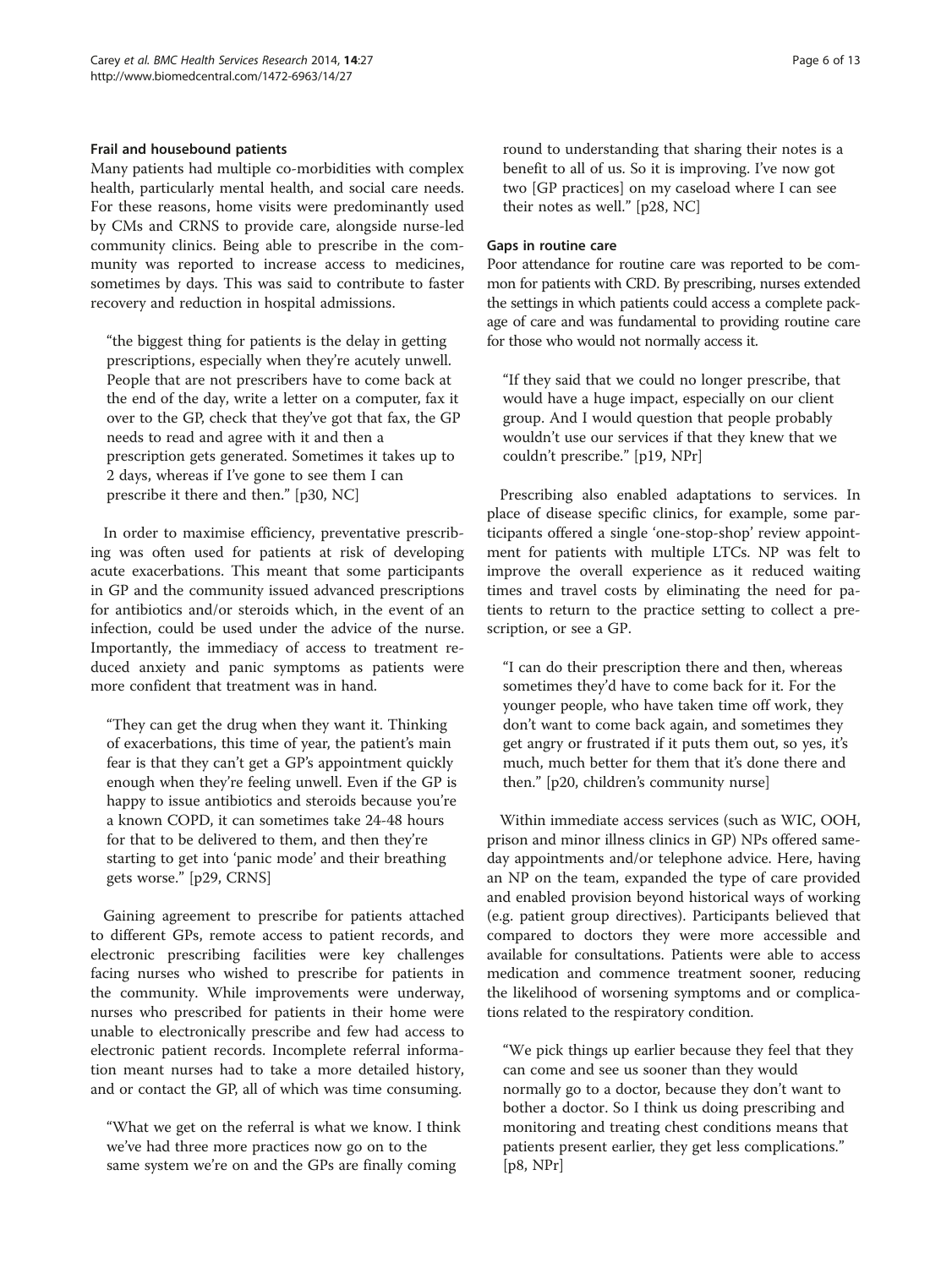A more controversial outcome was that some patients used immediate access services for repeat medicines that should have been obtained through GP.

"My main dealings are treating people with acute respiratory problems. Their medicines' (ran) out, or they're becoming ill with complications. That's mainly an out of hours setting. It is a benefit for them to walk in to the walk-in centre. At least they're getting care somewhere." [p15, NPr]

#### Access to treatment in hospital

Within hospital, the length of time between assessment and treatment was traditionally dependent upon access to a doctor. Through NP, patients attending hospital (as inpatients, outpatients or Accident and Emergency (A&E)) were said to receive treatment more rapidly. The speed and efficiency of NP was said to improve recovery and contribute to reducing hospital stay, the number of GP consultations and visits to A&E.

"It's had an enormous difference to patient care. So if they come to clinic and they're exacerbating, we're able to act upon it straight away. It actually stops them needing an appointment with the GP to start the medication. It has prevented hospital admissions, repeat consultations with the GPs and patients coming to A&E because of delays in treatment." [p31, RNS]

Again, as a result of wider policy changes such as the European working time directive (i.e. legislative changes in 2004 which restricted the work hours of junior doctors in the National Health Service and other healthcare systems throughout Europe), certain services, such as overnight critical care outreach, had become reliant on the presence of a NP.

"Junior doctor hours have been cut quite dramatically, especially the hospital at night and so at, 3 o'clock in the morning there's just not the doctors around, we are relied upon to see a lot of patients which normally would be seen by the medical staff." [p6, critical care outreach]

# Adherence and risk management. Adherence

A common problem noted by participants was that many patients used their medicines incorrectly. Poor adherence was thought to be caused by a lack of understanding, unsuitable prescribing and/or a lack of a self-management plan.

"If a child has an asthma exacerbation……when they come to us [hospital clinic], they sometimes don't have an asthma plan, and they don't know that they can multi-dose, they think that 2 puffs is the maximum, so that's quite suspect because they could reduce the amount of admissions they have and their anxiety if they knew how to give things properly." [p39, paediatric NPr]

Providing education about self-management of asthma and COPD was a crucial part of the care provided by all participants. Key aspects included education related to general asthma management, ensuring patients had good inhaler technique, checking medication regimens, checking patient adherence to regimens, developing selfmanagement plans, and smoking cessation advice. Specialist respiratory nurses were also involved in optimising treatment, particularly for complex patients with multiple conditions. The application of specialist prescribing knowledge was said to enhance these processes.

#### Managing co-morbidities

Co-morbidity was described as common in this group of patients and prescribing was described as challenging as it required knowledge and understanding of potential drug interactions and contraindications across a range of conditions.

"A lot of our patients now, they're on several disease registers so they've actually got lots of things to manage and managing medicines and the interactions and the patients in front of you is quite difficult, it's very complicated." [p7, NPr]

Building the confidence and skills required to undertake complex decisions required support. There was concern over situations where such support was not readily available, particularly where specialist advice may be required.

"[The prescribing qualification] makes you wary, especially when you're giving an inhaled corticosteroid or prednisolone to a diabetic and you get all the contraindications and red alerts. To begin with, that was really scary, but with having support of my manager and everything on the risks and benefits, it's all about weighing up those things, but over time you get better at doing it." [p29, RNS]

#### Prescribing and the patient consultation

Across all settings, by enabling nurses to complete episodes of care and provide a more seamless service, prescribing produced subtle changes in the nature and content of the consultation. For example, patients received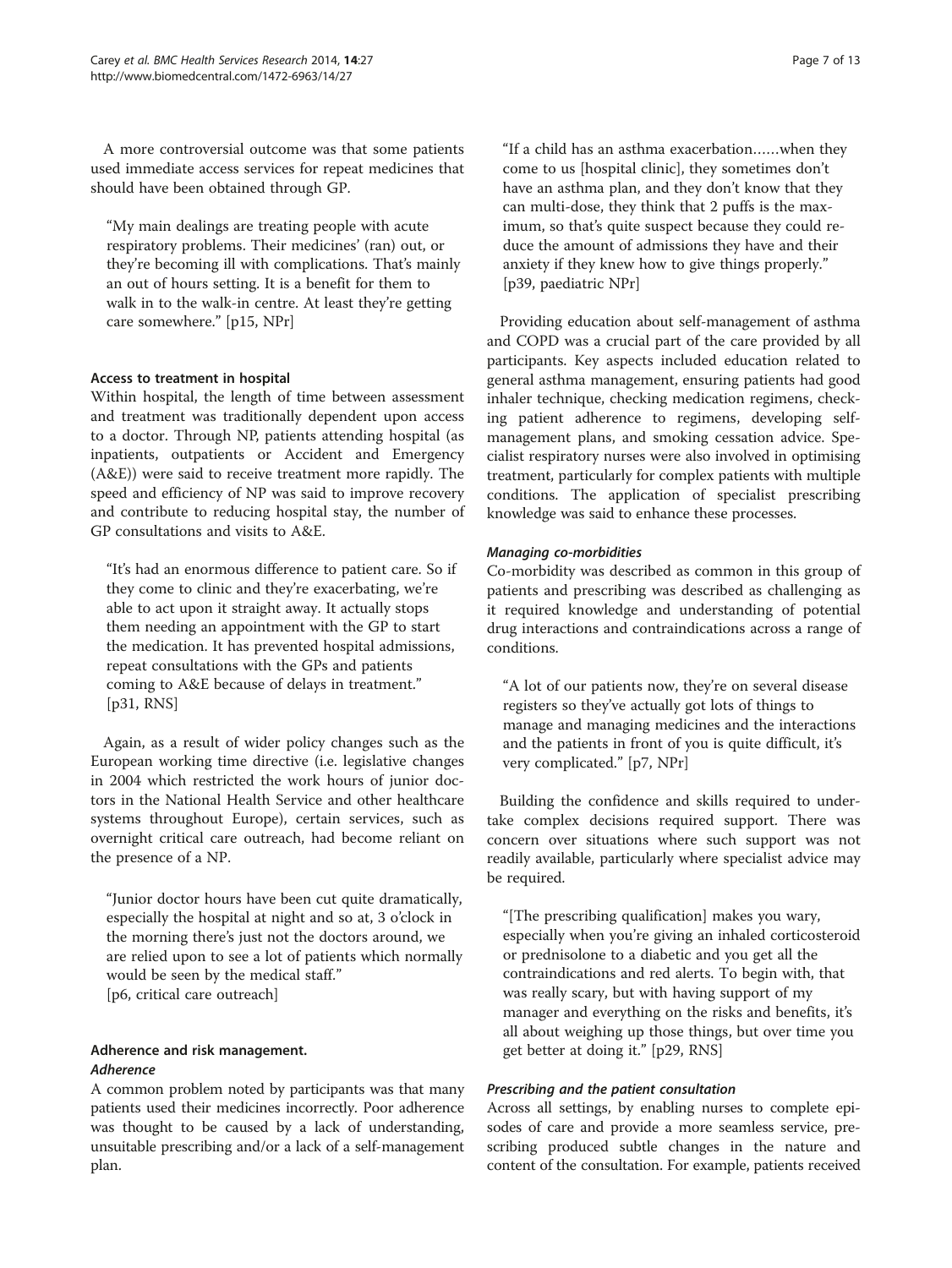medicines alongside the explanation from the nurse on how to use them, and were more likely to receive the intended treatment. This was thought to improve consistency and adherence.

"It's much more personal, you can go more in-depth, where before I could prescribe it was a case of, "Right, OK, I think you've got a chest infection", and then they'd perhaps have another appointment to come and see someone who could just double check and then give them medication as well, I'm like a one stop shop now." [P8, NPr]

In addition, prescribing was felt to contribute to more holistic and patient centred care, partly due to NPs high level of knowledge and experience in this area of practice. Nurses were able to work closely with the patient to explain treatment and develop a personalised plan of care. This in turn encouraged patients to become more actively involved in decisions about the management of their treatment. These factors were said to be beneficial in preventing exacerbations and also for providing routine monitoring of patients with CRD.

"The consultations are patient-centred, hopefully, so obviously you can meet with the patient and the patient can tell you what their agenda is and obviously you can have a list and then form a plan together." [p18, NPr]

Within the hospital setting, being able to complete the episode of care was felt to offer a more consistent standard of care, particularly in areas such as A&E where doctors regularly changed as part of a rotation.

"If you are a prescriber working alongside a doctor who is a locum, you will be guiding them to best local practice or best evidence-based practice, because it's your department that you work in. So I think that patients are getting a more consistent standard of care across the department, so less variability for regular conditions that the department sees." [p3, ENP]

For those working in the community, seeing patients in their home environment helped tailor advice and treatment to the person. This was due to a number of factors; patients were thought to be more honest and talkative at home, meeting family members or carers was valuable for sharing information, and the nurse could observe aspects of lifestyle that patients did not disclose, such as the presence of pets or stockpiling medicines.

"When you go through the medication with them and they'll go to a cupboard and it's full, you can pick up very quickly if people are stockpiling or not taking things, but don't want to admit it because they're worried the doctor's going to be cross. I'm in a much better position to stop things or go back to the patient and explain why they should be taking it." [p25, CM]

#### Managing emergency or preventative medicine

Despite the benefits of prescribing, the causes of poor adherence were complex and not easy to resolve. Providing an accurate assessment of patients with CRD was sometimes difficult to achieve where patients underreported the severity of their condition.

"I think there's under-reporting of symptoms in some respects and because with some respiratory conditions they're very variable it's actually quite difficult to make a full assessment at times." [p11, clinical lead]

Use of emergency services for what was considered routine care raised concerns about the potential misuse of medicines, in particular, preventative prescribing of steroids and antibiotics. Patients were said to overuse these medicines, even when they did not have the symptoms of an infection, because they immediately reduced unpleasant symptoms of breathlessness and wheezing.

"One thing that often goes hand in hand respiratory disorders is an anxiety disorder. So what you find is you have your steroids and your antibiotics in the cupboard and you've got all these lovely instructions on when to use them. If their anxiety kicks off, which then makes them short of breath and feel very het-up, they will use, as a crutch, steroids and antibiotics." [p24, CM]

Education about long-term side effects did not always prevent misuse. It was recognised that social isolation and anxiety further complicated the situation and could heighten symptoms. Calling patients for review rather than simply issuing repeat prescriptions was one way of managing this risk, although non-attendance was a problem. Other precautions included undertaking risk assessments, restricting the number of repeat prescriptions or requiring permission from a doctor for preventative medicines.

"We risk-assess people that we're going to leave medications with, especially steroids. I think we've had one or two that have actually abused it because they feel so good when they're on it. They come off of it and then… and that's all about education, saying when you come off of this you'll actually go back to this level." [p29, CRNS]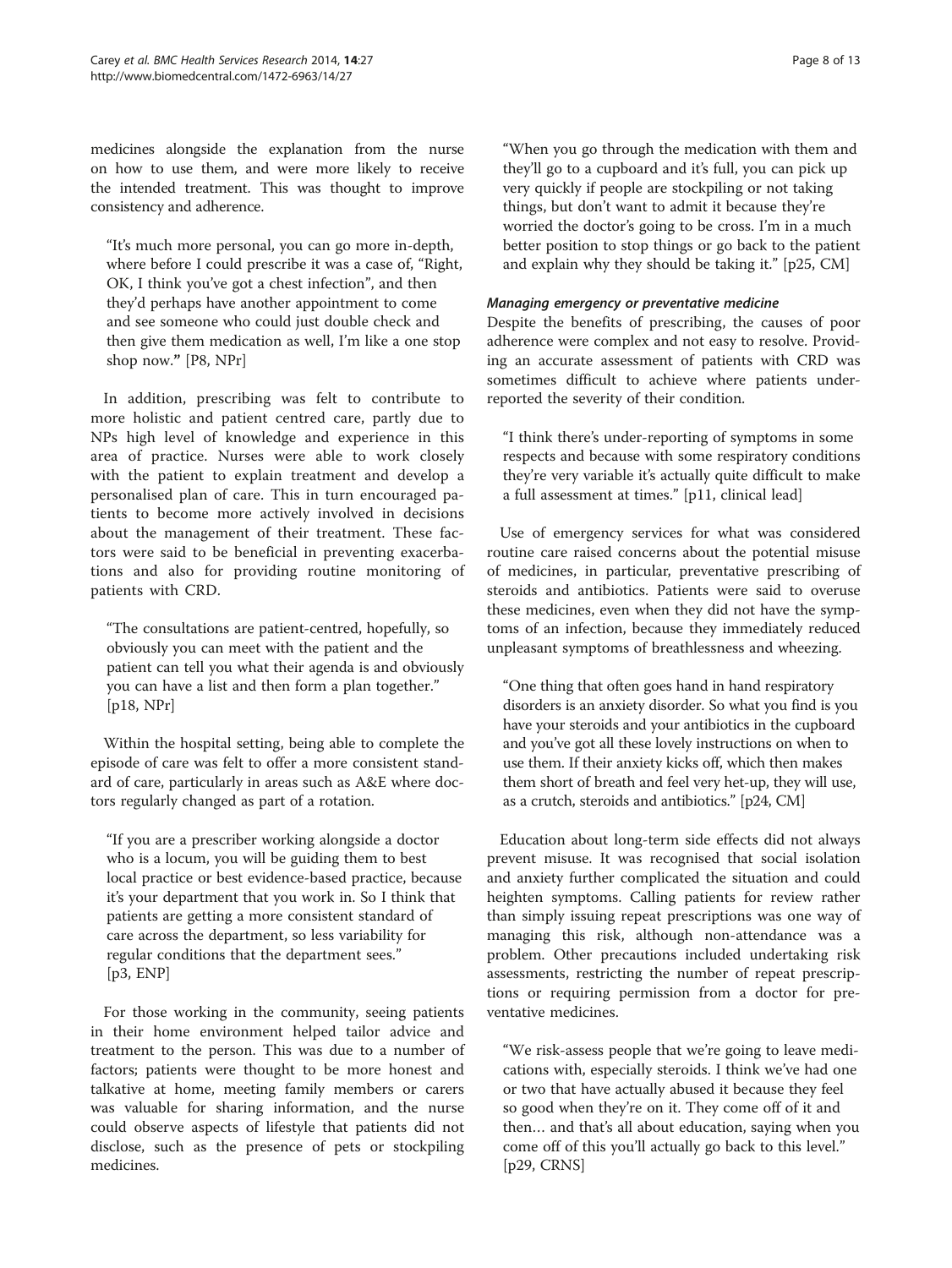Managing expectations was felt to reduce inappropriate use of services. Nurse specialists would explain to patients that they would only prescribe for respiratory conditions. In comparison, community nurses would prescribe repeat medicines for other conditions, such as diabetes. This was noted as being potentially problematic because without appropriate follow-up, there was the possibility of missing underlying issues around adherence.

"I have to judge each visit as it goes by the amount of stress I feel is going on in the home, but it is actually counter-productive in the end because I can't actually monitor their level of usage. The reason they may have run out may not be because they're forgetful but it might be because there's poor compliance, or overuse of medications." [p21, CM]

#### Impact on Nurses

#### Job satisfaction, knowledge and confidence

Across all settings, the increased autonomy associated with being able complete an episode of care through prescribing gave participants more job satisfaction, status, and respect from patients and other healthcare colleagues.

"I think it's been a marvelous thing really and it's been good, it's good for my confidence, it's given me a lot to think about. It's given me a new string to a bow, it, keeps me interested." [p6, critical care outreach]

Prescribing was reported to increase knowledge and confidence, maximise skills and enable participants to take responsibility for decisions about patient management. Nurses described how their learning accelerated once they began to prescribe and took on the responsibility of a more autonomous role.

"My knowledge is much better which means that I'm much better at assessing patients. I'm much better at giving advice to patients because I've got more detailed knowledge about those drugs and how they work and how they interact and it does allow for opportunistic kind of advice for people who are non-compliant in medication. It's made me a much better and more rounded nurse practitioner." [p3, ENP]

Prescribing was seen as essential to many roles, including community matrons, case managers and respiratory nurse specialists:

"It makes a huge difference - there are some CMs and case managers in our area that can't prescribe and

they're all desperate to get the qualification now because once you start the job, you don't realise what an impact it has on your job until you're doing it." [p24, CM]

#### Anxieties and concerns

With increased responsibility came increased anxiety related to the potential for making mistakes or being penalized for prescribing decisions. Poor access to medical notes was a concern (mainly in community and out-of-hours settings). Developing competence to manage co-morbidities, expand scope of practice and prescribe new medications were challenging areas for some nurses. The extent to which nurses took on new areas of practice varied and depended on access to training, exposure to experience and support. While anxiety was greatest during the initial period after qualifying, confidence grew over time.

"I think the actual prescribing, you sort of grow into it as you learn after the course. When I started, I prescribed very, very few things, and hardly at all, and over time I've gradually sort of grown in, into it as I've learned more." [p10, NPr]

Numerous concerns were raised about the future commissioning, support and governance of NMP. A number of health trusts had recently undergone structural reorganisation which had resulted in gaps in the provision of support and leadership for NMP. Different attitudes of new trust managers to, for example, accepting funding from pharmaceutical companies for educational events, had reduced provision of NMP support. In some cases, trusts that previously supported an NMP lead, NMP forum and educational updates had been assimilated into a new trust that now provided only minimal support.

There were fears that within this climate of change, where GPs and managers sought greater control over stretched resources, roles were at stake and that the value of NMP in contributing towards efficiency savings may not be recognised. Concerns were also raised that in the future, trusts and GPs would employ nurse prescribers on lower grades with less experience, opt for nurses to use patient group directions, and or restrict what nurses can prescribe.

"I'm not sure my role will exist in the future. The GP practice want their own case manager but paid at a lower grade, someone who will prescribe, but only want to pay a band six to, not a band seven, and there are people with my prescribing skills at band five, so they'll definitely get someone. One of my colleagues she's actually limited in what she can prescribe because they [as a GP] decide what they will and won't prescribe." [p26, CM]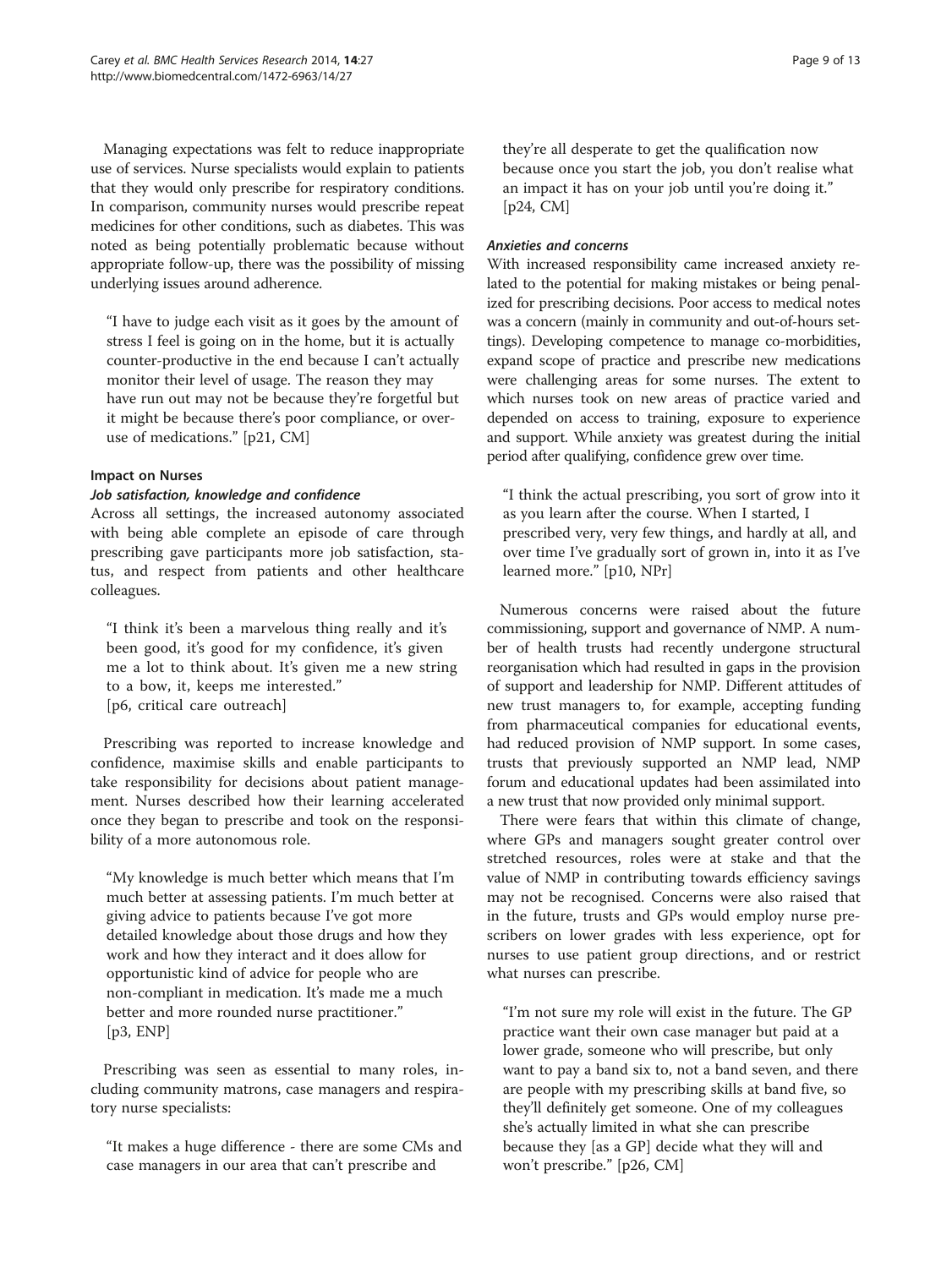#### **Discussion**

This is the first study to explore prescribing by nurses for patients with respiratory conditions.

Unlike areas such as diabetes, where nursing roles have been explored in some detail [[51,52\]](#page-11-0), there is little equivalent information in respiratory care against which to compare those who prescribe [\[17,21](#page-11-0)]. The findings reveal that nurses across a wide spectrum of roles, titles, and settings, prescribe for patients with respiratory conditions. The variety of nursing roles in this SHA may reflect different patterns of local service provision for respiratory diseases. Inconsistent strategic planning for respiratory services was noted by Pinnock et al. (2009); a situation that is not helped by the lack of consensus over the most effective model for respiratory care [\[21,23](#page-11-0)].

Participants' experience and contact with respiratory patients varied, as did scope of practice and level of decision-making. While the majority used prescribing skills to manage exacerbations, provide education and advice on self-management, there was considerable variation in the extent that individuals were involved in routine monitoring, the initial diagnosis of a respiratory condition, initiating new medication, diagnosing and treating minor illness and prescribing for co-morbidities. Variations in the level of autonomy practiced by respiratory nurses in primary care have previously been reported by Upton et al. [[17\]](#page-11-0). Similarly, the extent that nurse prescribers review patients independently of a medical professional and are responsible for patient management has been shown to vary [[37,53\]](#page-11-0). While it is evident that prescribing practice will be influenced by service requirements, role variation, and skills mix within teams, our results indicate that nurse prescribers are increasingly working independently.

Despite variations in practice, the impact of prescribing was reported as beneficial by participants in our study, to the extent that the success of services had become dependent upon nurses' ability to prescribe. The findings add to the body of evidence that NP is meeting its anticipated aim of improving access to medicines [[29](#page-11-0)]. Across all settings, participants reported improved access, particularly amongst the more vulnerable. A key area to benefit was the prevention and management of acute exacerbations in high risk patients. This perhaps provides some evidence that NP contributes to a reduction in hospital admissions and length of stay, as shown in a recent audit in the north west of England [\[47\]](#page-11-0). In contrast, the findings of studies designed to explore nurse-led interventions on hospital admission (such as case management), have had mixed results [[23\]](#page-11-0). Similarly, empirical work designed to articulate the impact of the nurse prescribing role on patient outcomes (such as a reduction in hospital admissions) is also lacking; further evaluative research in this area is therefore required.

In addition to improving access to medicines, benefits reported by participants in our study included more appropriate advice and treatment, continuity of care, and improved personalised care. These findings align with those reported previously about nurse prescribing for other LTCs [\[43,44\]](#page-11-0). Patients with LTCs are said to be more satisfied with, and value, nurses who can prescribe and practice independently whilst maintaining a person-centred approach [\[19\]](#page-11-0). Our findings indicate that adoption of the prescribing role by nurses improved the quality of medicines advice and the promotion of self-management. These benefits of NP are in-line with the aims of LTC models which advocate personalised care planning [[54](#page-11-0)].

There is evidence that patients with severe and complex LTCs benefit less from educational self-management interventions [[23](#page-11-0)]. Our findings suggest NP can help with the management of patients with complex physical and social problems. For example, nurses who visited patients in their own home reported that they were able to make more accurate holistic assessments based on a deeper insight into personal or lifestyle factors, which in turn, improved the effectiveness of prescribing decisions. In addition, providing faster and more effective treatment through prescribing was considered to impact on patients' emotional health and reduced feelings of anxiety and panic that can escalate respiratory conditions. This is important given that the high burden of CRD, in terms of quality of life, to patients, families and carers [\[12\]](#page-11-0).

Prescribing in community settings did, however, present a set of challenges. It was evident from our findings that nurses had to be successful at building good relationships with GPs in order to gain agreement to prescribe across different practices. Funding arrangements and agreements were not always in place, creating potential inequalities in service provision. Poor IT infrastructures in community settings hampered access to patient records and electronic prescribing. These findings support those reported by Lupari *et al.* [\[14](#page-11-0)] in a recent review of the literature, that compared to other practice settings, fewer governance systems and support for ongoing training and supervision are available for NPs in community settings.

Shortfalls have previously been identified in the training of respiratory nurses in primary care: 20% of nurses working in an advanced role (but not necessarily prescribing) caring for patients with asthma, and 52% caring for patients with COPD, were reported not to have obtained accredited training [\[17\]](#page-11-0). Whilst the level of specialist training was high in our sample, there was a general concern amongst participants about the level of support available to prescribe new medicines and for patients with co-morbidities. Despite this, prescribing facilitated changes to the organisation of care for patients, particularly those in GP, including the introduction of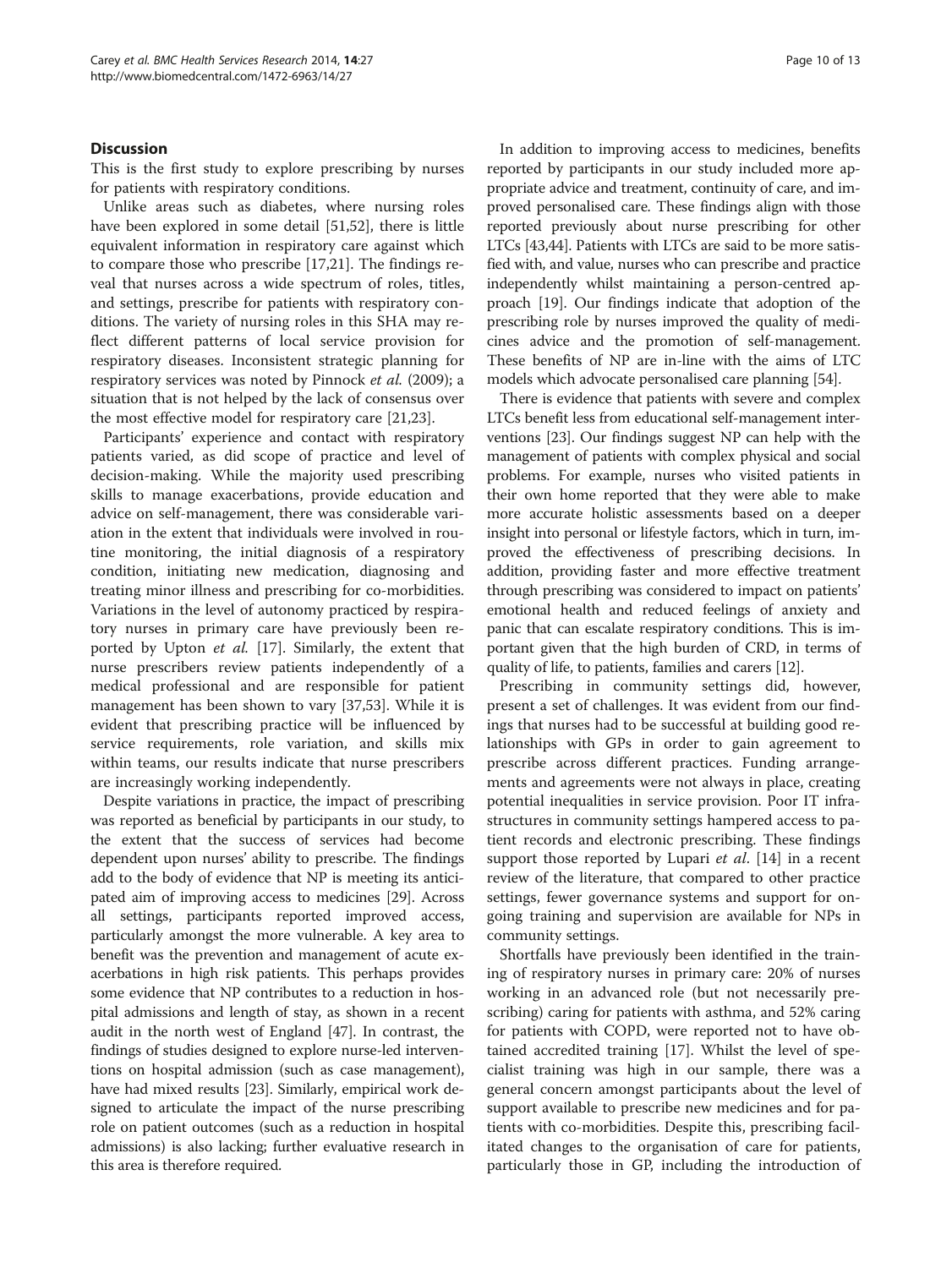<span id="page-10-0"></span>generic LTC clinics and, single review appointments for patients with multiple LTCs. Patients with multiple LTCs are reported to dislike the disjointed care and less personalised consultation style they sometimes receive in disease specific clinics and would prefer to have all their conditions considered in one appointment [[19\]](#page-11-0). Managing patients with complex conditions and co-morbidities requires a high level of knowledge, decision-making and autonomy that many NPs find challenging. In a survey by Latter et al. [[37](#page-11-0)], 58% of NIPs reported that they had concerns about prescribing for patients who have comorbidities. This is an area that requires more attention to ascertain how best to support NPs to develop complex decision-making skills.

In line with Pinnock et al.'s [\[9](#page-11-0)] findings, there was some indication of a need to improve routine care. Despite the documented effectiveness and availability of selfmanagement plans, evidence suggests that they are not routinely given out or used, and that non-use is strongly associated with poor control [\[55\]](#page-12-0). Hamilton et al. [[22](#page-11-0)] argue that it important to provide a comprehensive service across all areas of care rather than focus on the short-term gains of reducing hospital admissions. They add that some patients experience difficulty navigating the complex care systems and wanted more flexibility over access [\[56\]](#page-12-0). In our study, the points at which patients could access treatment had been extended through nurses prescribing in different settings. A perhaps unintended consequence of this was that some patients wanted routine medication prescribed in these new settings, such as walk-in-centres. There is a risk that potential misuse of medication or misunderstandings about medicines regimes may not be picked up when patients access routine care outside of GP. In addition there may be issues with lack of continuity of care and lack of access to full medical history. The dilemma facing nurses in this situation is whether these risks outweigh the benefits of providing immediate treatment. We identified a number of strategies that nurses used to assess and manage risk in these situations alongside those related to prescribing of preventative treatment for exacerbations. Our findings suggest that although GP has historically been the preferred setting for provision of routine care [[21](#page-11-0)], a more flexible approach is required. New technologies, such as telephone reviews, and use of mobile technology as Worth et al. (2011) suggests offer innovative approaches to this aspect of care. For this to be successfully achieved, fundamental changes to IT infrastructure, access to medical records and local prescribing arrangements would need to be addressed.

#### Limitations

As a qualitative study, we acknowledge that the findings reflect the views of participants from one SHA who volunteered to be interviewed. It should be considered that organisational arrangements for respiratory care and nurse prescribing may vary across different geographical regions and as such may not represent the experiences of NPs working in this practice area. There is, however, no single model for respiratory care in the UK or elsewhere. We are confident that the sample included enough variation in participant roles and settings to provide a comprehensive picture of nurse prescribing in this practice area. There are however, gaps in this picture with respect to district nurses and health visitors, school nurses and other non-medical prescribers such as pharmacists, and physiotherapists who were not part of our sample. In order that the views of patients with respiratory disease can be evaluated and understood further research, using different methodologies, is required.

## Conclusion

This study provides new knowledge about how nurse prescribers provide care to patients with respiratory diseases. Despite a lack of consensus over the most effective model of respiratory care, prescribing was reported to have improved and extended points of access to treatment, and supported management of complex patients, particularly vulnerable groups. Given the high burden of chronic respiratory disease to patients and families this has important implications that need to be considered by those responsible for commissioning services in the UK and other countries around the world.

#### Competing interest

No conflict of interest has been declared by the authors.

#### Authors' contributions

NC and MC were involved in study design, NC and KS in data collection and analysis, NC, KS, and MC in manuscript preparation. All authors read and approved the final manuscript.

#### Authors' information

Joint authors: Nicola Carey and Karen Stenner.

#### Acknowledgement

This study was undertaken with funding from the East of England Strategic Health Authority. We would like to thank Dr Vasso Vydelingum Senior Lecturer, University of Surrey for help with data collection. We would also like to thank all those who participated in the study.

#### Received: 20 May 2013 Accepted: 7 January 2014 Published: 21 January 2014

#### References

- Nolte E, McKee M (Eds): Caring for people with chronic conditions: A health system perspective. Maidenhead: Open University Press; 2008.
- 2. WHO: Preventing chronic diseases a vital investment. Geneva: WHO; 2005.
- 3. Nugent R: Chronic Diseases in Developing Countries. Ann NY Acad Sci 2008, 1136:70–79.
- 4. Vlieland VTPM: Managing Chronic Disease: Evidence Based Medicine or Patient Centred Medicine. Health Care Anal 2002, 10:289–298.
- 5. Lawn S, Schoo A: Supporting self-management of chronic health conditions: common approaches. Patient Educ Couns 2010, 80:205–211.
- 6. Global Initiative for Asthma (GINA): Global strategy for asthma management and prevention: updated 2011: Global Initiative for Asthma. 2011. [www.goldcopd.org.](http://www.goldcopd.org)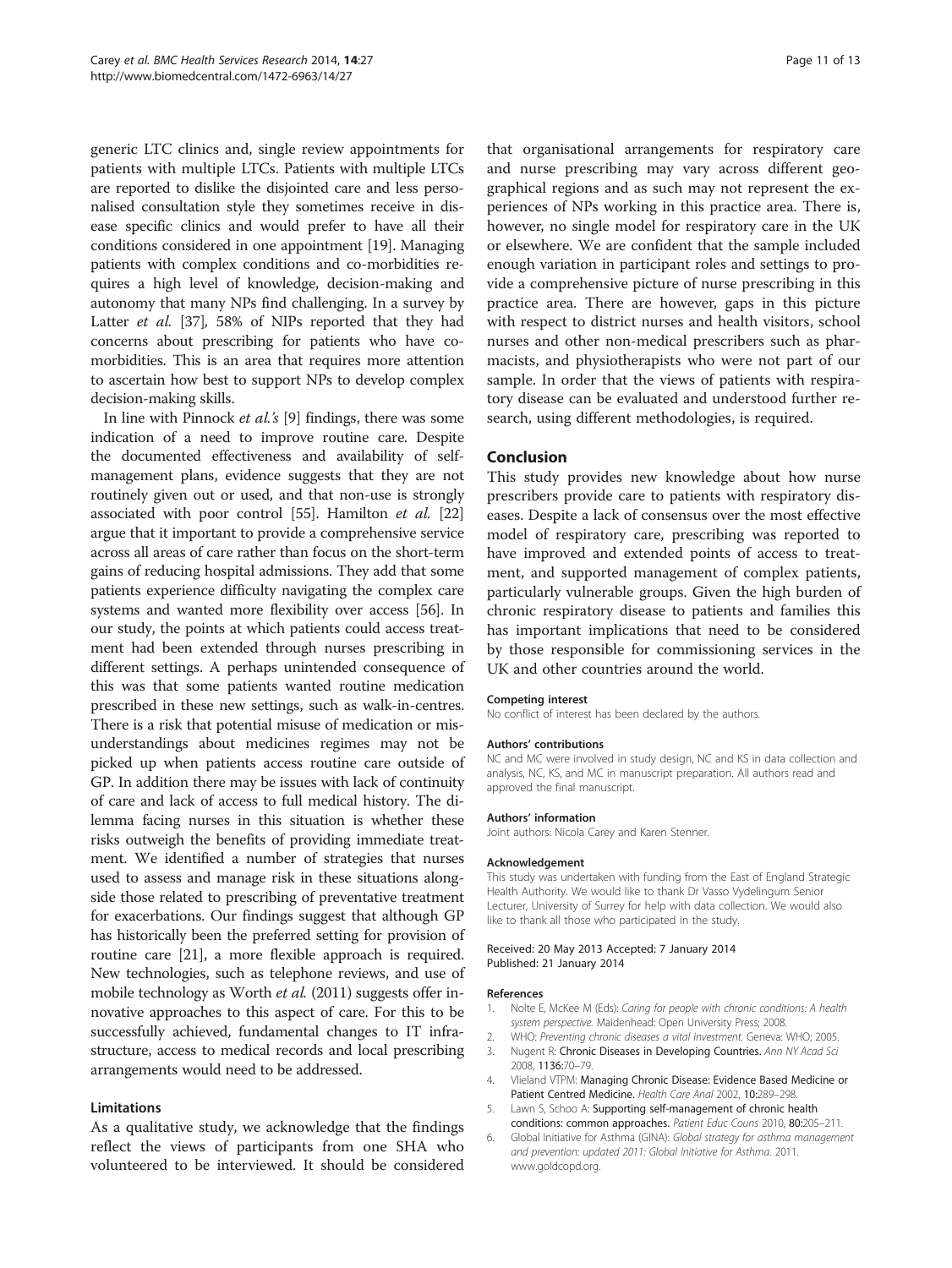- <span id="page-11-0"></span>7. Peytremann-Bridevaux I, Staeger P, Bridevaux P, Ghali WA, Burnand B: Effectiveness of Chronic Obstructive Pulmonary Disease Management Programs: Systematic Review and Meta-Analysis. The American Journal of Medicine 2008, 121:433–443.
- 8. Global Initiative for Chronic Obstructive Lung Disease (GOLD): Global strategy for the diagnoisis, management and prevention of chronic obstructive pulmonary disease: updated 2010. GOLD; 2010. [www.goldcopd.org](http://www.goldcopd.org).
- Pinnock H, Huby G, Tierney A, Hamilton S, Powell A, Kielmann T, et al: Is multidisciplinary teamwork the key? A qualitative study of the development of respiratory services in the UK. J R Soc Med 2009, 102:378–290.
- 10. Ram FSF, Wedzicha JA, Wright J, Greenstone M: Hospital at home for patients with acute exacerbations of chronic obstructive pulmonary disease. BMJ 2004. doi:10.1136/bmj.38159.650347.55.
- 11. Asthma UK: Wish you were here. London: Asthma UK; 2008.
- 12. Halpin DMG, Miravitlles M: Chronic Obstructive Pulmonary Disease: The Disease and is Burden to Society. Proc Am Thorac Soc 2006, 3:619–623.
- 13. Busse R, Blümel M, Scheller-Kreinsen D, Zentner A: Tackling Chronic Disease in Europe: Stratergies, Interventions and Challenges: WHO: European Observatory on Health Systems and Policies. Geneva: WHO; 2010.
- 14. Lupari M, Coates V, Adamason G, Crealey GE: 'We're just not getting it right'- how should we provide care to the older person with multimorbid chronic conditions? Journal of Clincial Nursing. 2011, 20:1225–1235.
- 15. Griffiths P, Murrells T, Dawoud D, Jones S: Hospital admissions for asthma, diabetes and COPD: is there an association with practice nurse staffing? A cross sectional study using routinely collected data. BMC Health Serv Res 2010, 10(276). doi:10.1186/472-6963-10-276.
- 16. Aranda K, Jones A: Exploring new advanced practice roles in community nursing: a critique. Nurs Inq 2008, 15(1):3–10.
- 17. Upton J, Madoc-Sutton H, Sheikh A, Frank TL, Walker S, Fletcher M: National Survey on the roles and training of primary care respiratory nurses in the UK in 2006: are we making progress? Primary Care Respiratory Journal 2007, 16(5):284–290.
- 18. Williams V, Smith A, Chapman L, Oliver D: Community matrons-an exploratory study of patients' views and experiences. J Adv Nurs 2011, 67(1):86–93.
- 19. Wilson PM, Brooks F, Procter S, Kendall S: The nursing contribution to chronic disease management: A case of public expectation? Qualitative findings from a multiple case study design in England and Wales. Int J Nurs Stud 2012, 49:2–14.
- 20. Forbes A, While A: The nursing contribution to chronic disease management: A discussion paper. Int J Nurs Stud 2009, 46:120-131.
- 21. Worth A, Pinnock H, Fletcher M, Hoskins G, Levy M, Sheikh A: Systems for the management of respiratory disease in primary care-an international series: United Kingdom. Primary Care Respiratory Journal 2011, 20(1):23–32.
- 22. Hamilton S, Huby G, Tierney A, Powell A, Kielmann T, Sheikh A, et al: Mind the gap between policy imperatives and service provision: a qualitative study of the process of respiratoary service development in England and Wales. BMC Health Serv Res 2008, 8(248). doi:10.1186/472-6963-8248.
- 23. Purdy S: Avoiding Hospital admissions: What does the research evidence say? London: The Kings Fund; 2010.
- 24. DH: Improving chronic disease management. London: DH; 2004.
- 25. DH: Caring For people with Long Term Conditions: An education framework for Community Matrons and Case Managers. London: DH; 2006.
- 26. DH: Our Health, our care, our say: a new direction for community services. London: DH; 2007.
- 27. Drennan V, Goodman C, Manthorpe J, Davies S, Scott S, Gage H, et al: Establishing new nursing roles: a case study of the English community matron initiative. Journal of Clincal Nursing 2011, 20:2498–2957.
- 28. DH: Shifting Care Closer to Home. London: DH; 2007.
- 29. DH: Improving Patients' Access to Medicines: A Guide to Implementing Nurse and Pharmacist Independent Prescribing within the NHS in England. London: DH; 2006.
- 30. DH: Supplementary Prescribing by Nurses, Pharmacists, Chiropodists, Podiatrists, Physiotherapists and Radiographers within NHS in England. In A Guide for Implementation. Edited by DH. London: DH; 2005.
- 31. DH: In Extending Independent Nurse Prescribing within the NHS in England: A guide for Implementation. Edited by DH. London: DH; 2002.
- 32. DH: Supplementary Prescribing for Nurses and Pharmacists within the NHS in England. London: DH; 2003.
- 33. Kroezen M, Van Dijk L, Groenewegen PP, Francke AL: Nurse prescribing of medicines in Western European and Aglo-Saxon, countries: a systematic review of the literature. BMC Health Serv Res 2011, 11(127). doi:10.1186/472-6963-11-27.
- 34. Dunn S, Cashin A, Buckley T, Newman C: Nurse practitioner prescribing practice in Australia. J Am Acad Nurse Pract 2010, 22:150–155.
- 35. Ball J: Implementing Nurse Prescribing. Geneva: International Council of Nursing; 2009.
- 36. Nursing and Midwifery Council (NMC): Number of Independent Extended Nurse Prescribers: Personal Communication with NMC. 2012.
- 37. Latter S, Blenkinsopp A, Smith A, Chapman S, TInelli M, Gerard K, et al: Evaluation of nurse and pharmacist independent prescribing: Department of Health Policy Research Programme. University of Southampton & Keele University; 2010.
- 38. Courtenay M, Carey N, Stenner K: An overview of non-medical prescribing across one strategic health authority: a questionnaire survey. BMC Health Serv Res 2012, 12:138.
- 39. Home Office: Home Office circular 009/2012: Nurse and pharmacist independent prescribing, 'mixing of medicines', possession authorities under patient group directions and personal exemption provisions for Schedule 4 Part II drugs; 2012. accessed on line 30th April 2012: [http://www.homeoffice.gov.](http://www.homeoffice.gov.uk/about-us/corporate-publications-strategy/home-office-circulars/circulars-2012/009-2012/>2012) [uk/about-us/corporate-publications-strategy/home-office-circulars/circulars-](http://www.homeoffice.gov.uk/about-us/corporate-publications-strategy/home-office-circulars/circulars-2012/009-2012/>2012)[2012/009-2012/>2012](http://www.homeoffice.gov.uk/about-us/corporate-publications-strategy/home-office-circulars/circulars-2012/009-2012/>2012).
- 40. Medicines and Healthcare products Regulatory Agency (MHRA): Revised Statement on Medical and Non-Medical Prescribing and Mixing Medicines in Clinical Practice. London: MHRA; 2009.
- 41. Courtenay M, Gordon J: A survey of therapy areas in which nurses prescribe and CPD needs. Nurse Prescribing 2009, 7(6):255–262.
- 42. Goolsby M: 2004 AANP National Nurse Practitioner Sample Survey, Part ll. J Am Acad Nurse Pract 2005, 17(12):506–511.
- 43. Courtenay M, Carey N, Stenner K, Lawton S, Peters J: Patients views of nurse prescribing: effects on care, concordance and medicine taking. Br J Dermatol 2011, 164:396–401.
- 44. Stenner K, Courtenay M, Carey N: Consultations between nurse prescribers and patients with diabetes in primary care: a qualitative study of patient views. Int J Nurs Stud 2011, 48(1):37-46.
- 45. Courtenay M, Stenner K, Carey N: An exploration of the practice of nurse prescribers who care for people with diabetes: A case study. Journal of Nursing and Healthcare of Chronic Illness. 2009, 1:311–320.
- 46. Carey N, Stenner K, Courtenay M: Stakeholder views on the Impact of Nurse Prescribing on Dermatology Services. J Clin Nurs 2010, 19:498–506.
- 47. Sherrington S, Bell D: Quality, innovation, productivity and prevention through non-medical prescribing. Pharmacoepidemiol Drug Saf 2011, 20(660-667). doi:10.1002/pds.
- 48. Courtenay M, Carey N, Stenner K: Non-medical prescribing leads views on their role and the implementation of non-medical prescribing from a multi-organisational persepective. BMC Health Serv Res 2011, 11(142). doi:10.1186/472-6963-11-142.
- 49. Lim RHM, Courtenay M, Fleming G: Roles of the non-medical prescribing leads within organisations across a Strategic Health Authority: perceived function and factors supporting the role. Int J Pharm Pract 2012. doi.10.1111/j.2042-7174.2012.00224.x.
- 50. Braun V, Clark V: Using thematic analysis in psychology. Qual Res Psychol 2006, 3:77–101.
- 51. James J, Godsen C, Winocour P, Walton C, Nagi D, Turner B, et al: Diabetes specialist nurses and role evolvement: a survey by Diabetes UK and ABCD of specialist diabetes services 2007. Diabet Med 2009, 26(5):560–565.
- 52. Winocour PH, Ford M, Ainsworth A: Association of British Clinical Diabetologists (ABCD): survey of specialist diabetes care services in the UK, 2000.2. Workforce issues, roles and responsibilities of diabetes nurse specialists. Diabet Med 2002, 19(Suppl 4):27-31.
- 53. Drennan J, Naughton C, Allen D, Hyde A, Felle P, O'Boyle K, et al: Independent Evaluation of the Nurse and Midwife Prescribing Initiative. Dublin: University College Dublin; 2009.
- 54. DH: Long term conditions compendium of information. 3rd edition. London; 2012.